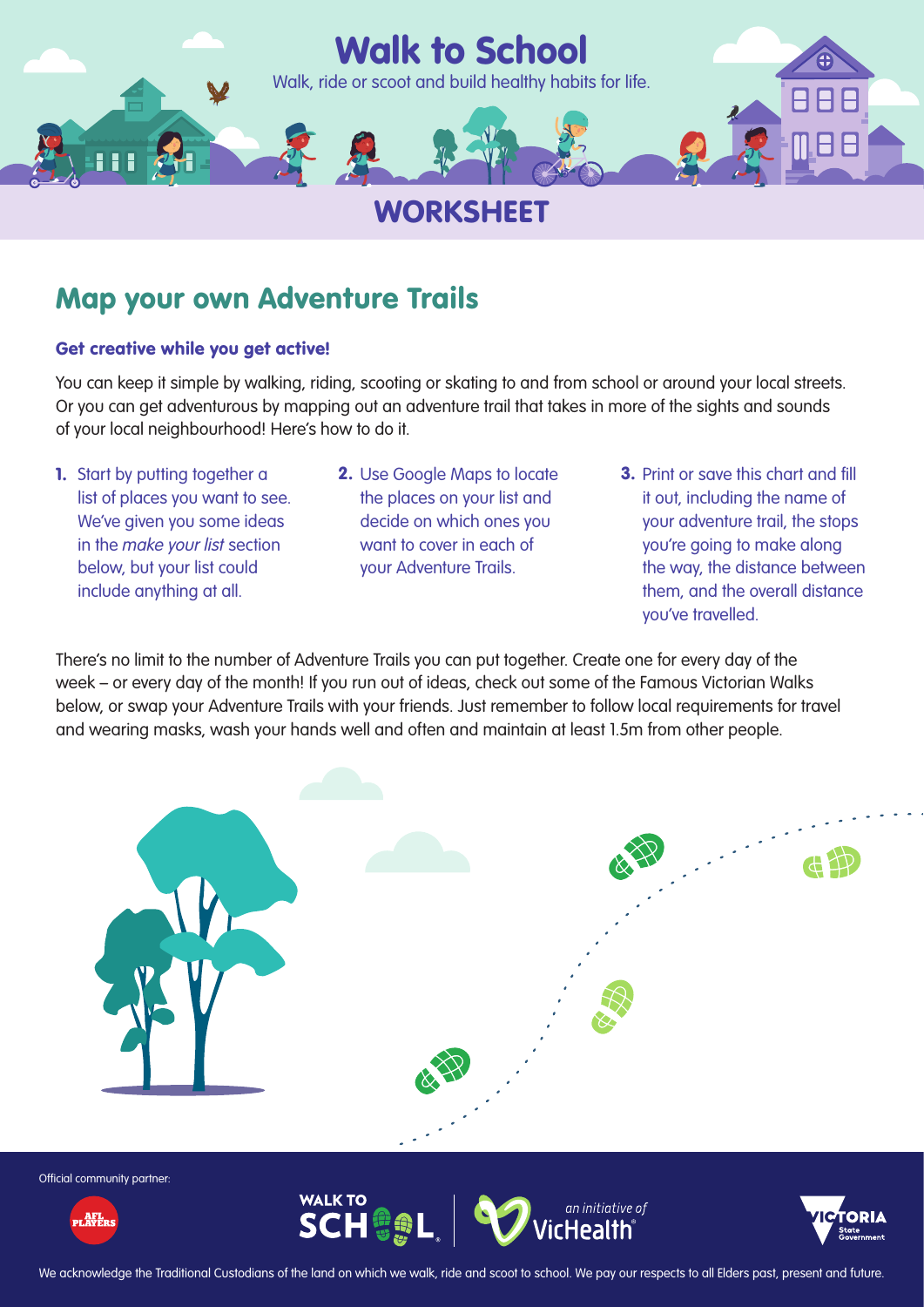## Your Adventure Trails



## Make your list

- The History Adventure. What are the historic landmarks in your neighbourhood? They could be big things that are still in use like a 19th-century post office or a heritageprotected house. They could be small, forgotten things, like some old stone footpaths or a painted advertisement on the side of a building. Or they could be things that tell the story of your neighbourhood, like memorials and statues. Find out about local places of significance for Aboriginal people, including Aboriginal artwork, murals or organisations by contacting your local council or Aboriginal organisation. Put together a list by talking with friends and family, or by checking with history and heritage groups in your area.
- The Nature Adventure. What are the beautiful outdoor spaces in your neighbourhood? List your local parks but also think about other natural beauties, like local tree-lined streets, fabulous gardens, big hills you like to run or roll down or even a local creek. Or try looking to the skies where you might spot Bunjil (Eagle) or Wah (Crow) flying around.
- The Streets Of Your Town Adventure. What are the stories behind the street names in your neighbourhood? Sometimes they're named after an important building or a natural attraction. Sometimes they're named after local heroes. Sometimes they give a clue to the kind of work that used to be done in the area. Ask neighbours or contact local history and heritage groups to put together your list.
- The Magic Holiday Adventure. What's a place you'd like to visit? Even if you can't travel to the holiday destination of your dreams, you can still imagine what it's like to walk around it. Make a list of all the things you'd like to see there and use Google Maps to work out the distance between them. Then you can match a walk through your own neighbourhood with a walk through the city you'd like to visit, imagining what it's like to pass those famous sites as you go.